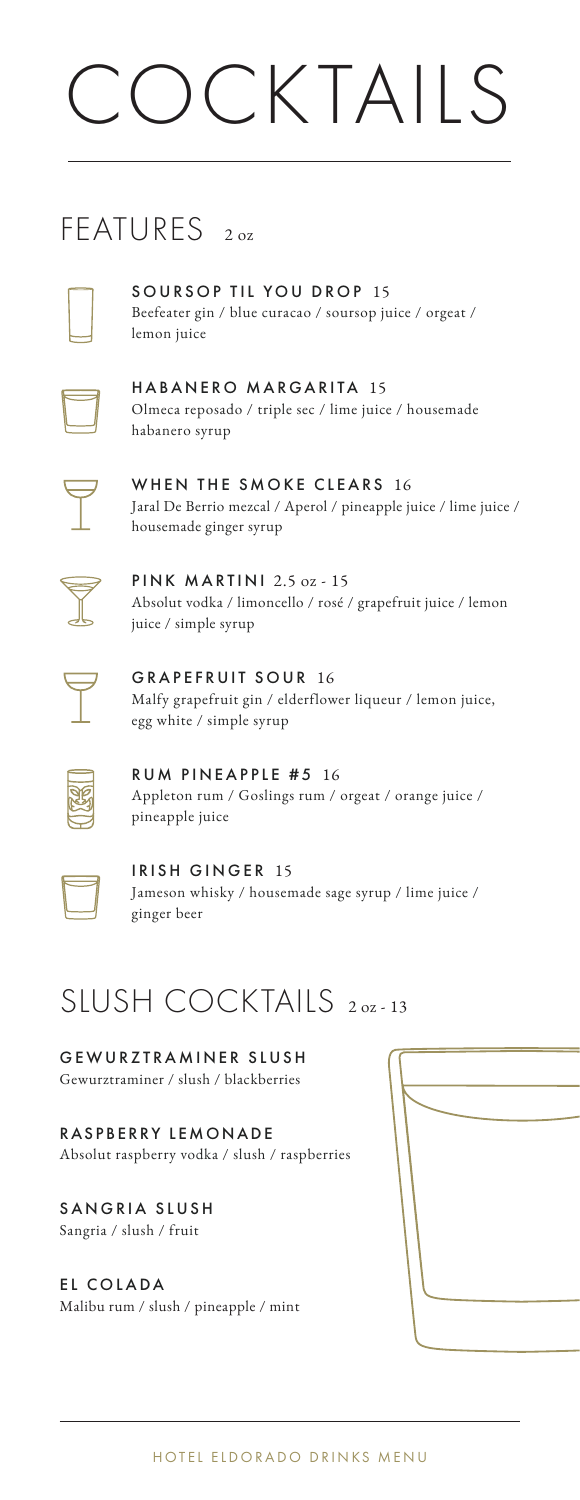## CLASSICS PERFECTED 2 oz - 15

A P E R O L S P R I T Z Aperol / prosecco / lemon / soda / orange

HEMINGWAY DAQUIRI Havana Club rum / maraschino liqueur / lime / grapefruit

MOJITO Havana Club rum / lime / sugar / mint / soda

MAI TAI Havana Club rum / Goslings rum / orgeat / lime juice / orange juice / pineapple juice



ESPRESSO MARTINI Vodka / Kahlua / espresso / espresso beans



FRENCH 75 Beefeater gin / house sparkling / lemon / sugar

PAPER PLANE 2.25 oz Buffalo Trace whisky / Aperol / amaro / lemon juice

## HERITAGE 2 oz - 15

EL CAPOZZI NEGRONI Campari / Bulldog London dry gin / sweet vermouth / blackberry pink grapefruit infused king cube



1926 PIMMS CUP Pimms No. 1 / mint / strawberries / cucumber / ginger ale



BEAR FACE SMASH Bearface whisky / lemon / sugar / mint



BOARDWALK EMPIRE Hendricks gin / St-Germaine / soda / cucumber



SPIRIT OF THE EL OLD FASHIONED Spirit of the El BRBN / Angostura bitters / simple syrup / amarena cherry / orange swath



EL CAESAR Absolut vodka / in-house salt & spice rim / Clamato / Canadian maple syrup / tabasco / worcestershire / lemon / lime



### BRAVE HORSE MANHATTAN

Wild Turkey bourbon / Cinzano sweet vermouth / Angostura bitters / Canadian maple syrup / maraschino cherry / orange infused ice cube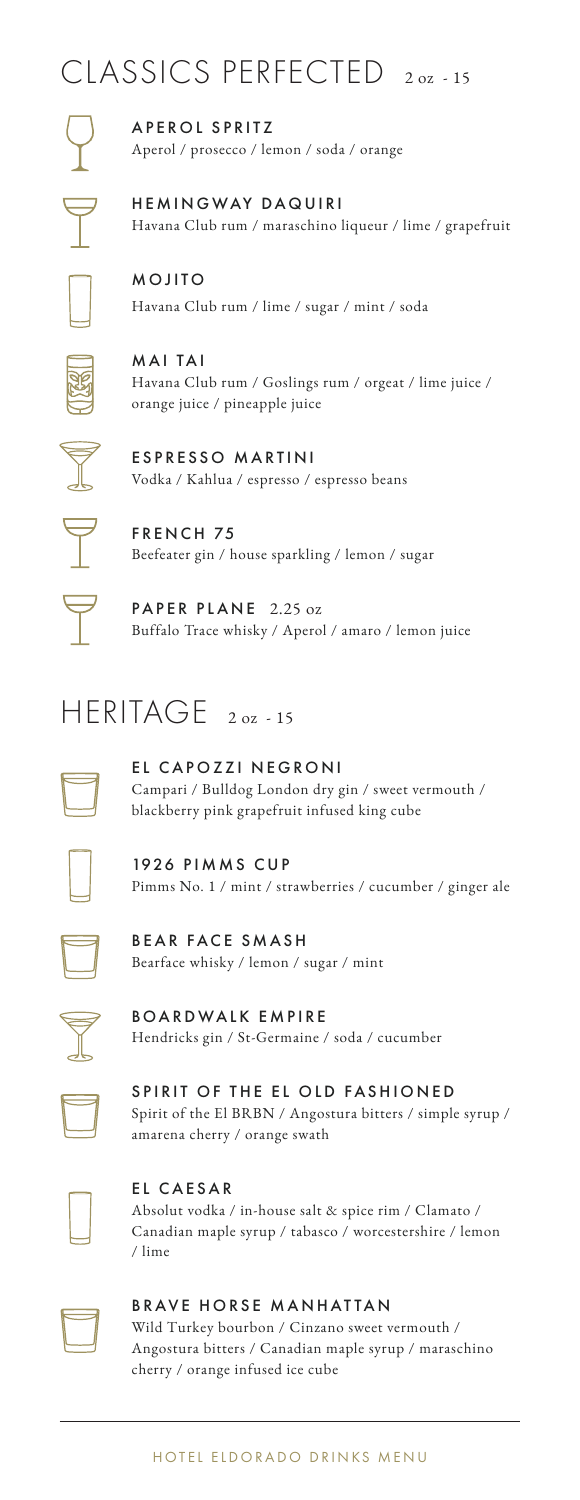## NON-ALCOHOLIC

| PROHIBITION MARTINI<br>Lumette London Dry / elderflower syrup / soda<br>/ cucumber | 10             |
|------------------------------------------------------------------------------------|----------------|
| <b>HIBISCUS COLLINS</b><br>Seedlip 94 / lemon / sugar / hibiscus tea / soda        | 10             |
| <b>CUCUMBER GIMLET</b><br>Lumette Bright Light / lime / sugar / cucumber           | 1 <sub>0</sub> |
| <b>GINGER CRUSH</b><br>Orange / pineapple / ginger beer                            | 9              |
| <b>BLUEBERRY MOJITO</b><br>Blueberries / lime / mint / sugar / soda                | 9              |

### BARREL-AGED WHISKY COCKTAILS 202-16

### OLD FASHIONED

Wild Turkey bourbon / Angostura and orange bitters / simple syrup / amarena cherry / orange swath

#### PIRATE'S CURSE

7 yr old Havana Club rum / Bumbu rum / Gosling's rum / Angostura and orange bitters / simple syrup / amarena cherry / orange swath

#### BUFFALO TRACE OLD FASHIONED

Buffalo Trace bourbon / Hennesey VS / Sazerac rye / demerara simple syrup / Angostura and orange bitters / amarena cherry / orange swath

#### THE GRAND OLD FASHIONED

Wild Turkey bourbon / Grand Marnier / simple syrup / Angostura and orange bitters / amarena cherry / orange swath

THANKS A LOT!

Lot 40 rye / Wisers Deluxe / brown sugar / Angostura and orange bitters

#### CLASSIC RUM FINISHED

Wild Turkey / brown sugar / Angostura bitters / Havana Club barrel

#### THE PEOPLE'S CHAMP

Teremana reposado tequila / agave syrup / Angostura and orange bitters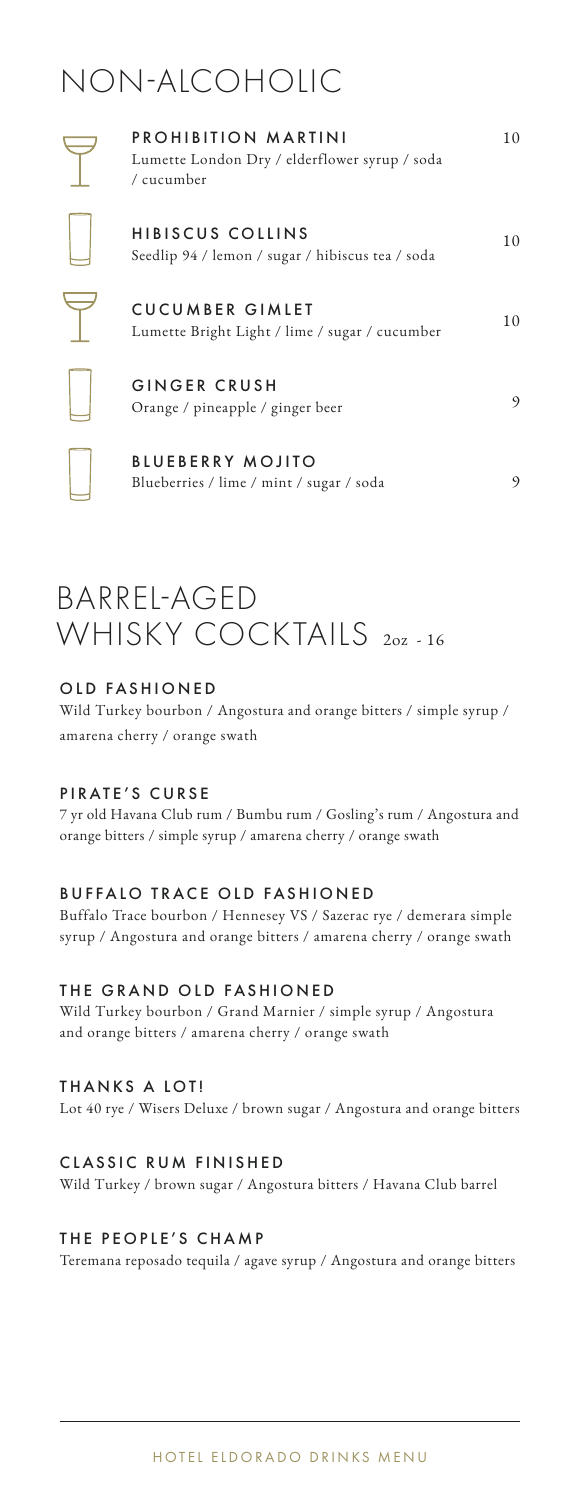## OLD FASHIONED 2oz Pour

| THE SPIRIT OF THE ELDORADO<br>Spirit of the El BRBN / Angostura bitters / simple syrup /<br>amarena cherry / orange swath                                          | 15  |
|--------------------------------------------------------------------------------------------------------------------------------------------------------------------|-----|
| SMOKEY THE BEARFACE<br>Bearface whisky / bitters / simple syrup / amarena cherry /<br>orange swath / in a smoked glass                                             | 15  |
| CANADIAN OLD FASHIONED<br>Pike's Creek whisky / maple syrup / black walnut bitters /<br>amarena cherry / orange swath                                              | 15  |
| THE CONFERENCE<br>Buffalo Trace bourbon and Hennessy VS / Calvados and<br>Sazerac rye whisky / Angostura bitters / simple syrup /<br>amarena cherry / orange swath | 18  |
| EL SMOKESHOW<br>Casamigos mezcal / Angostura bitters / chocolate bitters /<br>blue agave syrup / amarena cherry / orange swath                                     | 22. |

## PREMIUM BACK BAR FEATURES 202 Pour

| DON JULIO PALOMA<br>Don Julio tequila / grapefruit juice / lime juice / soda                                          | 20  |
|-----------------------------------------------------------------------------------------------------------------------|-----|
| <b>BARREL-AGED BULLEIT OLD FASHIONED</b><br>Bulleit bourbon / demerara syrup / Angostura and orange<br><b>bitters</b> | 16  |
| <b>BLACK PENICILLIN</b><br>Johnny Walker Black / lemon juice / housemade honey-<br>ginger syrup                       | 20  |
| <b>TANQUERAY FEVER</b>                                                                                                | 15. |

Tanqueray gin with choice of premium Fever Tree tonics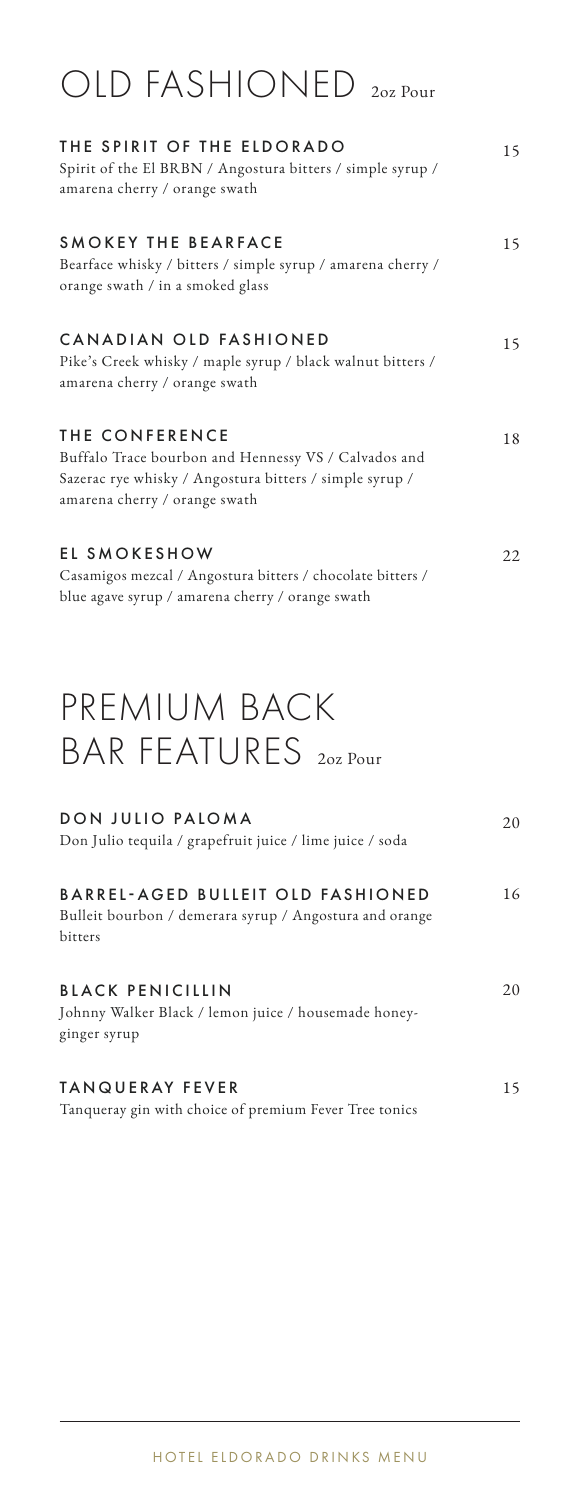## WINE BY THE GLASS 60Z/90Z

|                     | <b>VEUVE CLICQUOT</b><br>Brut / Champagne / France                                   | 29      |
|---------------------|--------------------------------------------------------------------------------------|---------|
| SPARKLING           | <b>SUMMERHILL</b><br>Cipes Blanc de Blanc / Kelowna / BC                             | 21      |
|                     | C SHARP<br>Sparkling Brut / South Okanagan / BC                                      | 13      |
| WHITE               | HOTEL ELDORADO<br>Heirloom White VQA / West Kelowna                                  | 9/12    |
|                     | <b>KISMET</b><br>Pinot Grigio / Oliver                                               | 14 / 22 |
|                     | <b>PEAK CELLARS</b><br>Riesling / Lake Country                                       | 15/23   |
|                     | <b>MODEST WINES</b><br>La Graves Robber Sauvignon Blanc-<br>Semillon / West Kelowna  | 15/23   |
|                     | SPERLING VINEYARDS<br>Chardonnay / Kelowna                                           | 16/24   |
| <b>ON TAP</b>       | 50TH PARALLEL<br>Pinot Gris / Lake Country                                           | 12/18   |
| RED                 | HOTEL ELDORADO<br>Heirloom Red VQA / West Kelowna                                    | 9/12    |
|                     | TINHORN CREEK<br>Pinot Noir / Oliver                                                 | 16 / 24 |
|                     | SANDHILL<br>Syrah / Oliver                                                           | 17/25   |
|                     | <b>MT BOUCHERIE</b><br>Merlot / West Kelowna                                         | 17/25   |
|                     | OSOYOOS LAROSE<br>Pétales d'Osoyoos Meritage / Similkameen                           | 20/30   |
|                     | <b>BERINGER</b><br>Knights Valley Cabernet Sauvignon /<br>Knights Valley, California | 25/35   |
| ⊔∿<br>$\frac{5}{2}$ | QUAILS' GATE<br>Rosé / West Kelowna                                                  | 12 / 18 |
|                     | <b>MIRABEL VINEYARDS</b><br>Pinot Noir Rosé / East Kelowna                           | 18 / 27 |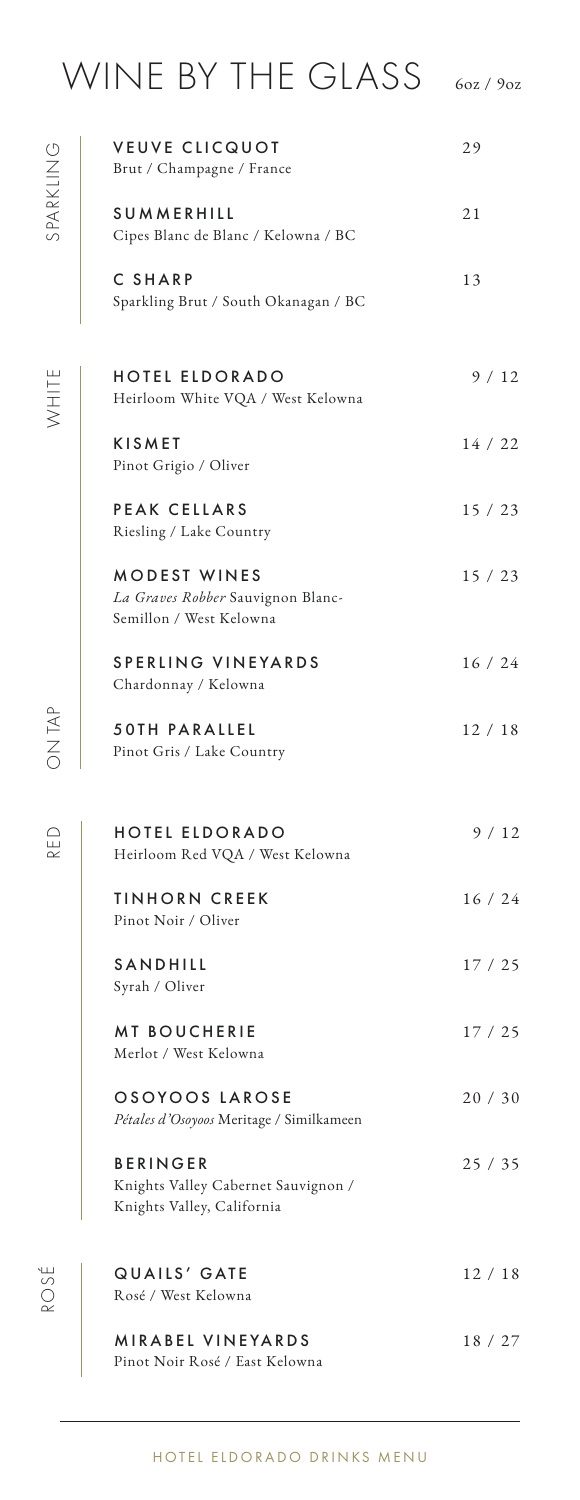# ON TAP 20oz. pint / 12oz. glass

DRAUGHT

DRAUGHT

| <b>BOARDWALK</b> Amber Ale<br>Amber Ale made in Trail, BC.                                                                                                                         | 9/7  |
|------------------------------------------------------------------------------------------------------------------------------------------------------------------------------------|------|
| Crisp with a slight hoppiness.                                                                                                                                                     |      |
| LAKESIDE Lager<br>Light lager made in Trail, BC.<br>Light and refreshing.                                                                                                          | 9/7  |
| <b>DRIFTWOOD</b><br><b>BREWING Fat Tug IPA</b><br>An intense hop profile featuring notes of<br>grapefruit, mango, melon and passion fruit.<br>7% ABV and 80 IBU's.                 | 9/7  |
| NEIGHBOURHOOD<br><b>BREWING</b> Way of Life Hazy IPA<br>This juice bomb boasts big and bold Citra<br>and Amarillo hops for big notes of papaya,<br>pineapple, and mandarin orange. | 9/7  |
| <b>TIN WHISTLE BREWING</b><br>Peach Cream<br>Fruity without being sweet. A great<br>refresher!                                                                                     | 9/7  |
| <b>BAD TATTOO</b> Los Muertos Negra<br>Add a twist of lime for an authentic Mexican<br>experience or enjoy on its own.                                                             | 9/7  |
| COUNTERFLOW<br>Paradigm Shift Pink Guava<br>A delicious tropical mystery!                                                                                                          | 9/7  |
| MT. BEGBIE High Country Kolsch<br>Multiple Gold Medal Winner! This light,<br>delicious Kolsch has a loyal local following                                                          | 9/7  |
| <b>STELLA ARTOIS Lager</b><br>World famous finely crafted lager dating<br>back to 1366! They definitely had the time<br>to get it right!                                           | 10/8 |
| <b>GUINNESS</b> Stout<br>World famous and world class. An ale unto<br>its own! Some like to call it Irish Holy Water.                                                              | 10/8 |
| ROTATING LOCAL CIDERS                                                                                                                                                              | 10/8 |

The finest local BC Ciders changed throughout the Summer.

CIDER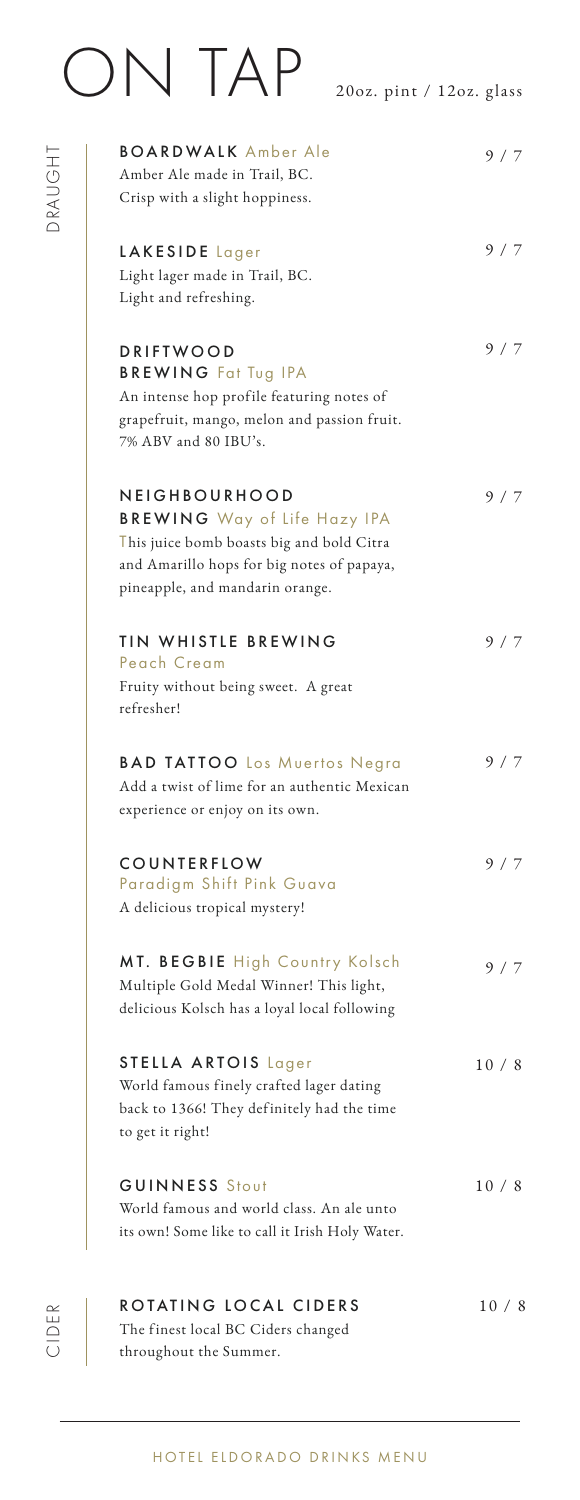# BOTTLES

| COORS LIGHT          | 7 |
|----------------------|---|
| BUD LIGHT            | 7 |
| CANADIAN             | 7 |
| BUDWEISER            | 7 |
| STEA M W ORKS IPA    | 7 |
| KOKANEE              | 7 |
| STEAMWHISTLE PILSNER | 7 |
| BLUE BUCK            | 8 |

| <b>HEINEKEN</b>  | 8 |
|------------------|---|
| CORONA           | 8 |
| STELLA ARTOIS    | 8 |
| GUINNESS (440ML) | 9 |
|                  |   |

| BECK'S                | 5   |
|-----------------------|-----|
| <b>HEINEKEN 0.0</b>   | 5   |
| <b>KOLSCH</b>         | 6.5 |
| <b>ESPRESSO STOUT</b> | 6.5 |
| MARZEN                | 6.5 |

CIDERS & COOLERS CIDERS & COOLERS

| NUTRL COOLER (355 ML)                     | 8 |
|-------------------------------------------|---|
| WHITE CLAW COOLER (355 ML)                | 8 |
| SOMA OAKED CIDER (355 ML)                 | 8 |
| NO BOATS ON SUNDAY<br>APPLE CIDER (473ML) | 9 |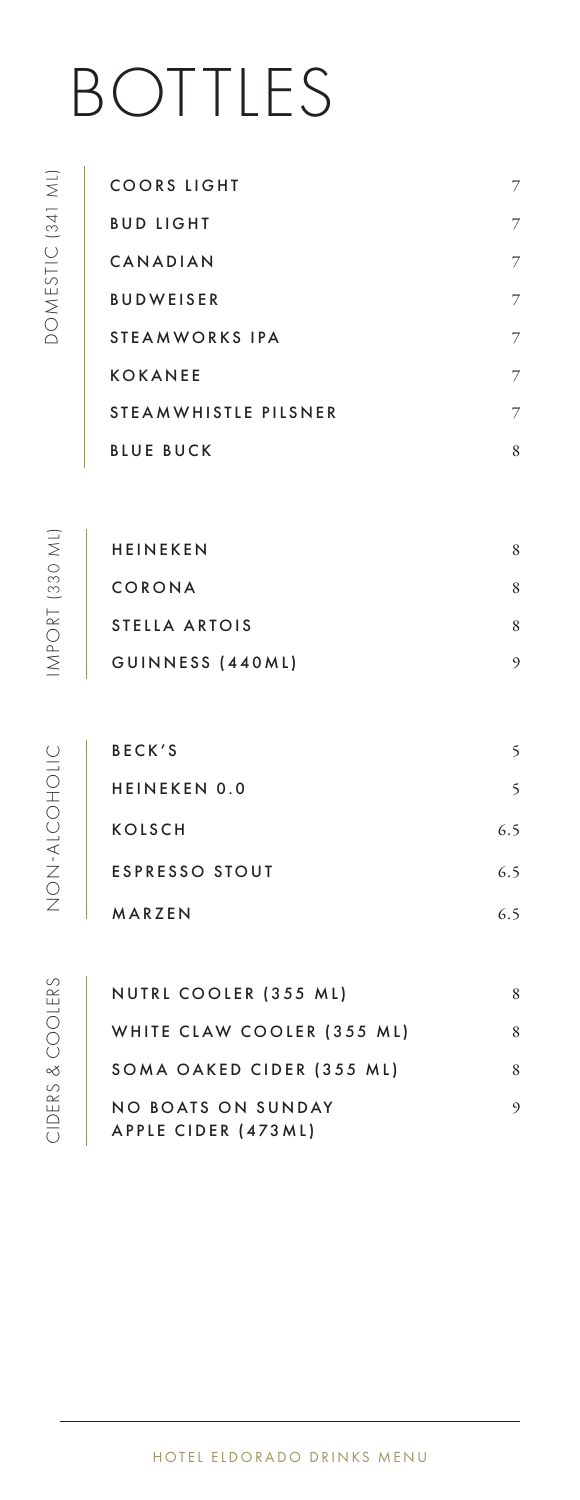## LIQUOR

VODKA

 $\overline{\leq}$ 

RUM

| ABSOLUT                   | 7 |
|---------------------------|---|
| SKYY                      | 7 |
| <b>STOLICHNAYA</b>        | 7 |
| <b>ABSOLUT RASPBERRI</b>  | 8 |
| STOLICHNAYA BLUEBERRY     | 8 |
| ABSOLUT VANILLA           | 8 |
| REBEL                     | 8 |
| <b>KETEL ONE</b>          | 8 |
| <b>TITOS</b>              | 9 |
| GREY GOOSE                | 9 |
| <b>BELVEDERE</b>          | 9 |
| VAN GOGH ESPRESSO         | 9 |
|                           |   |
| <b>BEEFEATER</b>          | 7 |
| <b>SHERINGHAM</b>         | 7 |
| <b>BOMBAY</b>             | 8 |
| <b>TANQUERAY</b>          | 8 |
| UNGAVA                    | 8 |
| <b>BULLDOG</b>            | 8 |
| DOCTOR'S ORDERS           | 8 |
| <b>HENDRICKS</b>          | 9 |
| TANQUERAY 10              | 9 |
|                           |   |
| HAVANA CLUB 3YR           | 7 |
| J WRAY WHITE              | 7 |
| <b>BACARDI WHITE</b>      | 7 |
| <b>APPLETON SIGNATURE</b> | 7 |

BACARDI WHITE 7 APPLETON SIGNATURE 7 BACARDI BLACK 7 GOSLINGS BLACK SEAL 7 BARON SAMEDI SPICED 7 CAPTAIN MORGAN SPICED 7 MALIBU COCONUT 7 DIPLOMATICO 8 HAVANA CLUB 7 YR 8 KRAKEN SPICED 9 ELDORADO 12 YR 9  $ZAYA$  12 ZACAPA 23 YR 14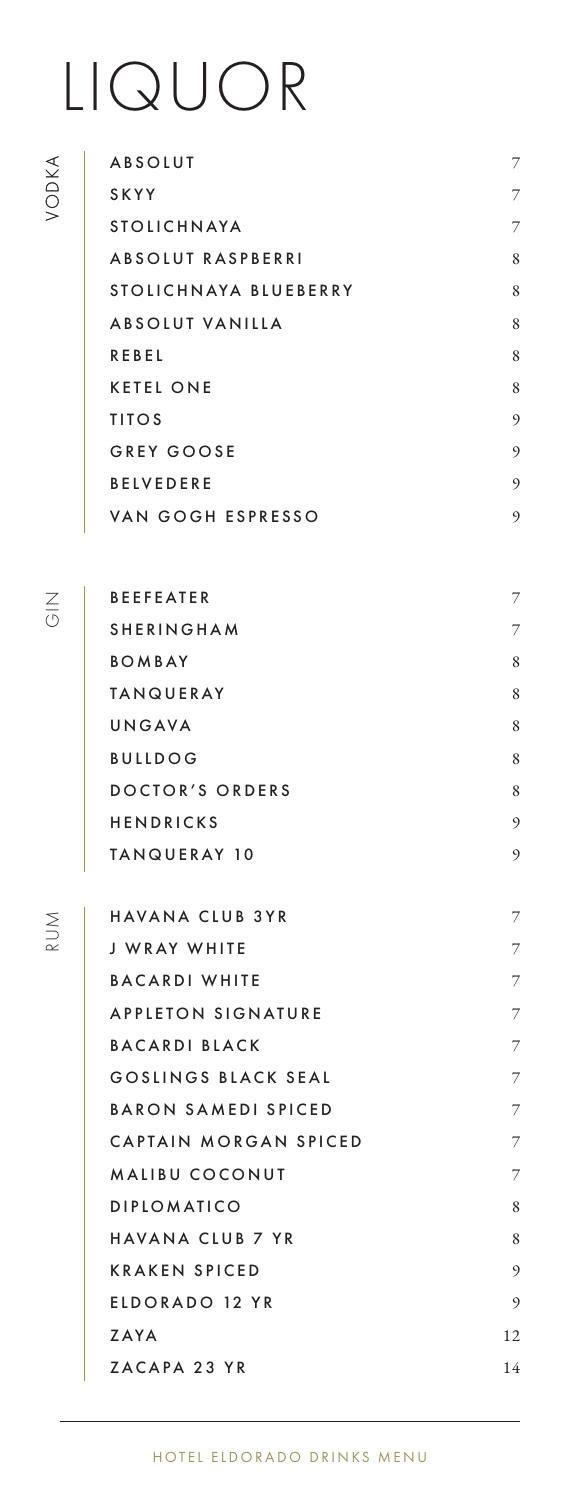| OLMECA BLANCO            | 7              |
|--------------------------|----------------|
| EL JIMADOR REPOSADO      | 8              |
| EL JIMADOR SILVER        | 8              |
| ESPOLON BLANCO           | 8              |
| ESPOLON REPOSADO         | 8              |
| <b>HORNITOS REPOSADO</b> | 8              |
| JARAL DE BARRIO MEZCAL   | 10             |
| PATRON XO CAFE           | 10             |
| CASAMIGOS BLANCO         | 12             |
| CABO WABO                | 14             |
| <b>PATRON SILVER</b>     | 14             |
| PATRON ANEJO             | 15             |
| CASAMIGOS REPOSADO       | 15             |
| DON JULIO REPOSADO       | 15             |
| CASAMIGOS MEZCAL         | 16             |
| CLASE AZUL               | 39             |
|                          |                |
| CTOCK CA BRANIDY         | $\overline{ }$ |

| STOCK 84 BRANDY        | 7   |
|------------------------|-----|
| COURVOISIER VS         | 10  |
| CALVADOS PERE MAGLIORE | 10  |
| <b>HENNESSY VS</b>     | 12  |
| COURVOISIER VSOP       | 15  |
| <b>HENNESSY XO</b>     | 35  |
| <b>REMY LOUIS XIII</b> | 285 |
|                        |     |



Hotel Eldorado circa 1950 Sketch by Dorothy Zoellner